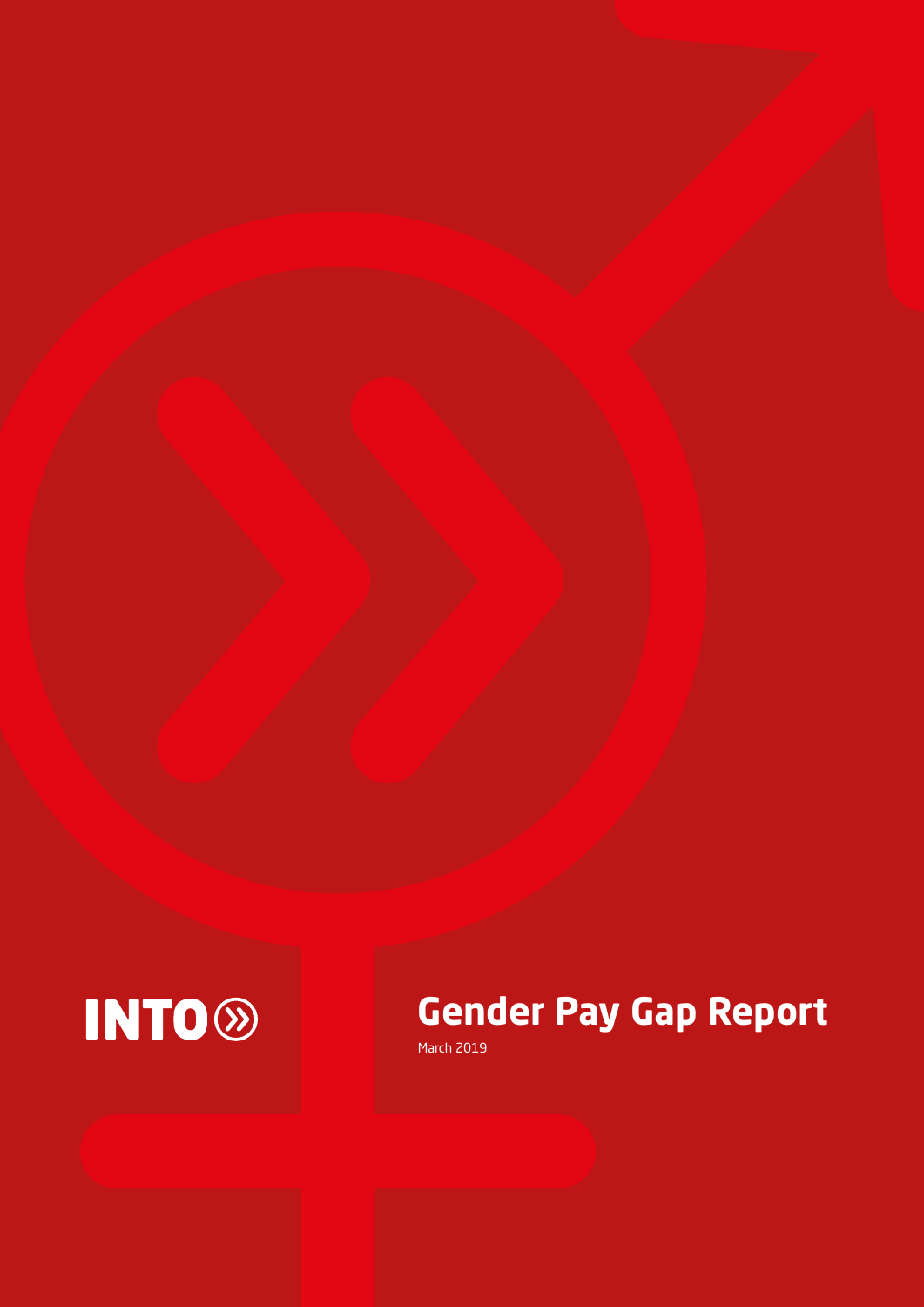Statement from John Latham, Chief Executive Officer, INTO University Partnerships and Lorraine Slattery, Chief People Officer, INTO University **Partnerships** 

We are pleased to publish today INTO University Partnerships' (INTO's) first Gender Pay Gap Report, covering both the one entity we are statutorily required to report on, as well as voluntary reporting of other entities and organisations which help round out the picture of the gender pay gap at INTO in the UK.

INTO welcomes and supports gender pay gap reporting and is genuinely committed to promoting equality of opportunity for all its employees. Diversity & Inclusion are fundamental to any people strategy, all the more so in a global organisation whose core purpose is to foster inter-cultural learning around the world, as INTO seeks to do

However, INTO is not, of course, immune to broader societal issues affecting women in the workforce. In common with most other employers reporting a gender pay gap, the gender pay gap that INTO is reporting today is predominantly a direct result of the higher proportion of men in the most senior roles in the organisation, especially in IUP2 LLP and INTO University Partnerships Ltd. (IUP Ltd.) - our headquarters employing entities. We are pleased to be able to report a more balanced picture across our University centres which impacts positively on aspects of the gender pay gap for INTO in the UK as a whole, but we are not complacent that more work is needed throughout our organisation.

We acknowledge that we have work to do on many of the measures we are reporting today. We accept that the gap will take some years to reduce significantly, despite best efforts that we are already making and intend to intensify in the months and years ahead, and that there will be a time lag before many of our actions have a material impact generally across INTO. However, we are determined to do all we can to ensure that any barriers that may be in place, or perceived to be in place now, that are getting in the way of women progressing to more senior roles (and, therefore, higher pay levels) at INTO, are minimised and eradicated

We want to reassure our colleagues and partners around the world that, while today's Report is focused on the UK for statutory reporting reasons, we plan to extend voluntary reporting across INTO as soon as we are able. Most, if not all, of the actions we are planning to take will have a global impact, so all colleagues should benefit from the findings, learnings and actions emerging from this Report.

We also recognise that there are many other aspects to diversity than gender and our strategy is generally to take an inclusive approach to building our organisational talent. However, as today's Report makes clear, our biggest diversity concern and opportunity right now is the lack of senior women at the top of the organisation, so we must make improving that landscape over time a top priority.

We look forward to working in collaboration with all INTO employees to create a more balanced and diverse team so that we can all reap the rich rewards that being able to attract and retain the very best talent to our great company will bring.





remelhan

John Latham Lorraine Slattery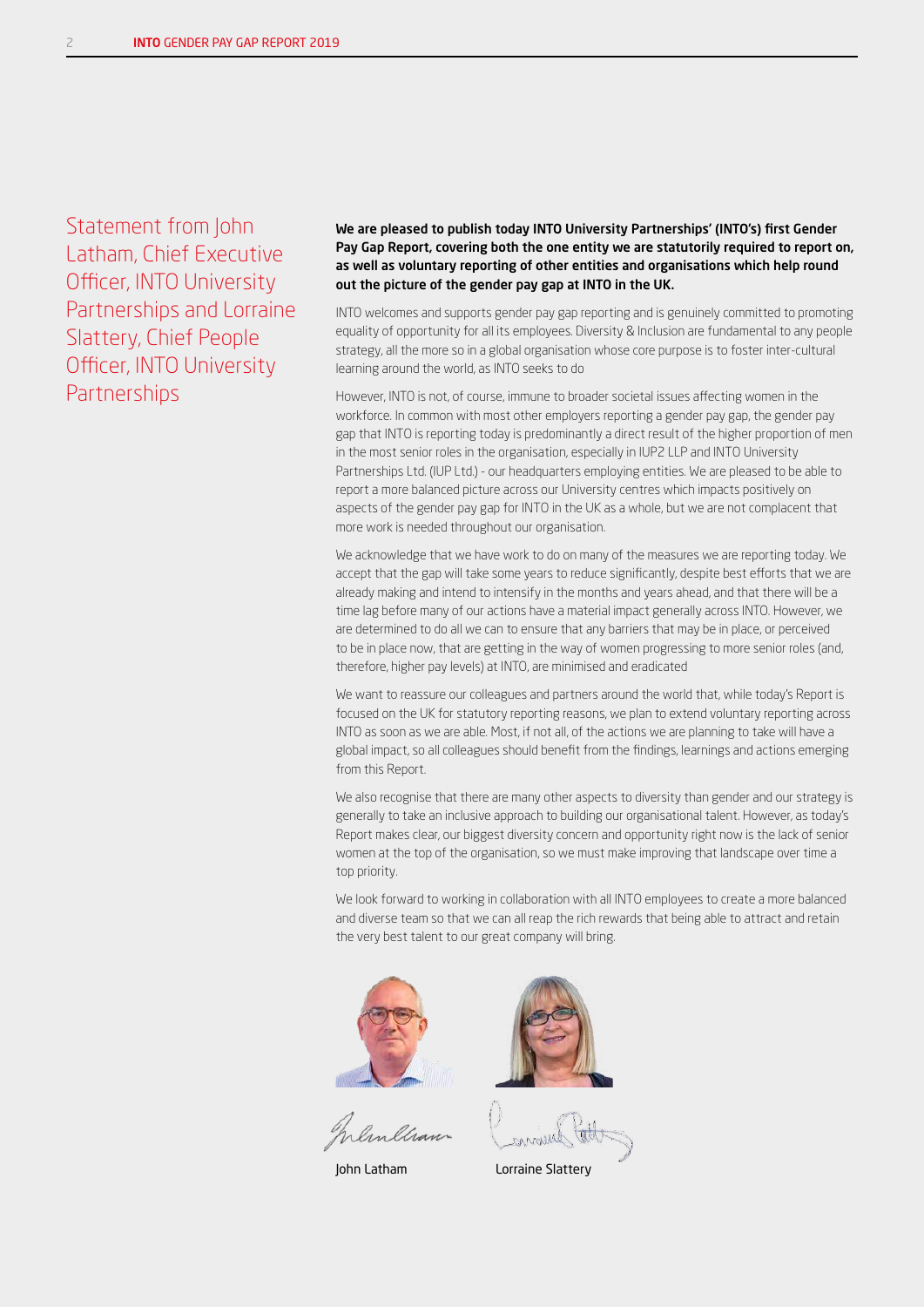# Introduction

#### What's this all about?

This Report contains INTO's statutory disclosure of the gender pay gap\* for its legal entity IUP2 LLP, which employed more than 250 people on 5th April 2018, the 'snapshot date' for pay gap calculation purposes. IUP2 LLP is therefore statutorily required under UK law to publicly report its gender pay gap by 4th April 2019. The gender pay gap refers to a gap between what female employees as a whole are paid compared with male colleagues as a whole group. It is not the same as equal pay – see below for more explanation.

#### What must be reported?

Employers must publish the gap in pay between men and women as follows:

- 1. on a median basis\* ;<br>;
- 2. on a mean basis\* ; and, in addition,
- 3. the distribution of gender by pay quartile\* ; and
- 4. the percentages of employees receiving bonuses by gender and the gender gap on bonuses.

#### What is INTO reporting?

INTO is a complex organisation, comprising two employing legal entities for its headquarters employees (IUP2 LLP & IUP Ltd.) and a number of separate legal entities which employ our people either in wholly owned subsidiaries or in Joint Ventures with our university partners. With the exception of IUP2 LLP, none of these entities meets the criteria to report their gender pay gap statutorily. However, it is important to the INTO shareholders and executive leadership team that we are as transparent as we can be on the complete picture of our gender pay gap within our headquarters and overall within our UK operations. We are, therefore, also including in this Report voluntary reporting on the gender pay gap for the following entities and organisations within INTO in the UK:

- 1. IUP Ltd. (to complete the HQ picture)
- 2. Total UK centres (owned and IV)
- 3. Total UK

We would like to continue to increase our voluntary reporting over time and, with this in mind, have already started to consult with our Joint Venture partners individually with a view to reporting voluntarily on these entities as well, if agreement is reached with our partners. As a matter of good practice, we also propose to report internally in due course on the gender pay gap in other countries where INTO has operations.

#### Important note: What the gender pay gap is not

The 'gender pay gap' is not about 'equal pay'. UK law has, since 1970, prohibited paying different amounts to men and women who are doing 'like work', 'work of equal value' or 'work rated as equivalent' unless there is a 'genuine material factor' that explains the difference. By contrast, a gender pay gap is not illegal but clearly demonstrates where there is a gap between the current earnings of women in an organisation compared with their male colleagues, usually based, as is the case with INTO's HQ, on the comparatively smaller numbers of women in senior or other highly paid roles.

See Glossary for definitions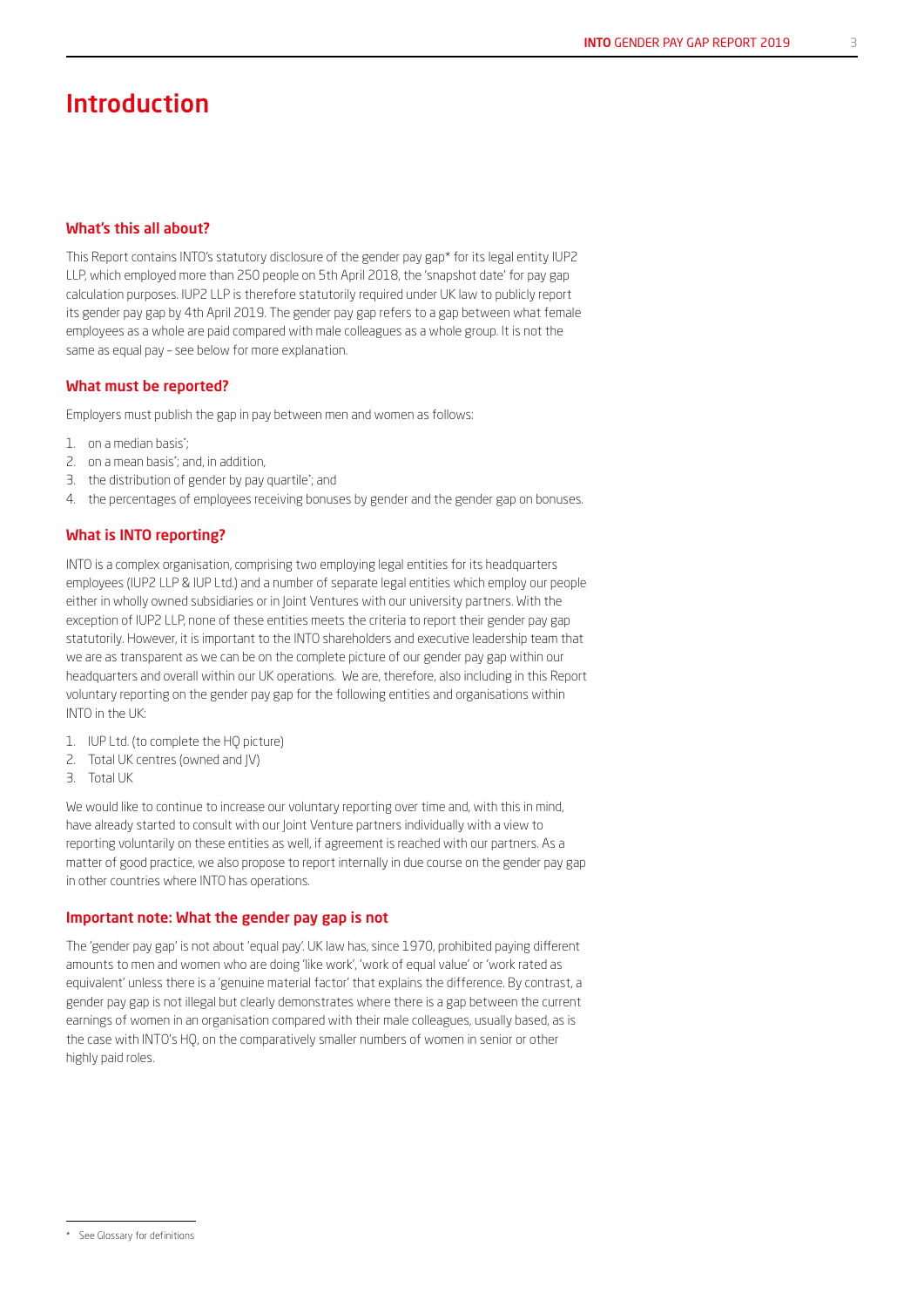# The numbers

### IUP2 LLP: THIS IS OUR STATUTORY DISCLOSURE FOR THIS ENTITY



#### What this means

Within IUP2 LLP:

• 53% of employees are women

35%

• 47% of employees are men

#### **"PAY" GENDER PAY GAP**

(based on hourly rates and including any bonuses)



**Definition: Mean Average** – all hourly pay rates for each gender added together and divided by the number of hourly pay rates Median Average - the mid-point of all hourly pay rates for each gender listed in ascending order

What this means: On an hourly rate basis, women earn on average 26% less than men (mean average) or 24% less than men (median average). It does not mean that a woman is paid less than a man for similar work or work of similar value

#### **PAY QUARTILES**



**Definition: Pay quartiles - the splitting of** employees in any given entity or organisation into four equal (or as close to equal as possible) groups based on their pay and showing the proportion of men and women in each group

What this means: Quartiles 1-3 show a stable proportion of women and men (c.60% women/c. 40% men) but Quartile 4 (the highest paid quartile) is 65% men and 35% women

# **PROPORTION OF MALES AND FEMALES RECEIVING A BONUS PAYMENT**



What this means: 35% of women and 43% of men were paid a bonus

### **BONUS GENDER PAY GAP**



**Definition: Mean Average** - all bonus amounts for each gender added together and divided by the number of bonus amounts Median Average – the mid-point of all bonus amounts for each gender listed in ascending order

What this means: Where bonuses were paid, women earnt on average 30% less than men (mean) and 29% less (median)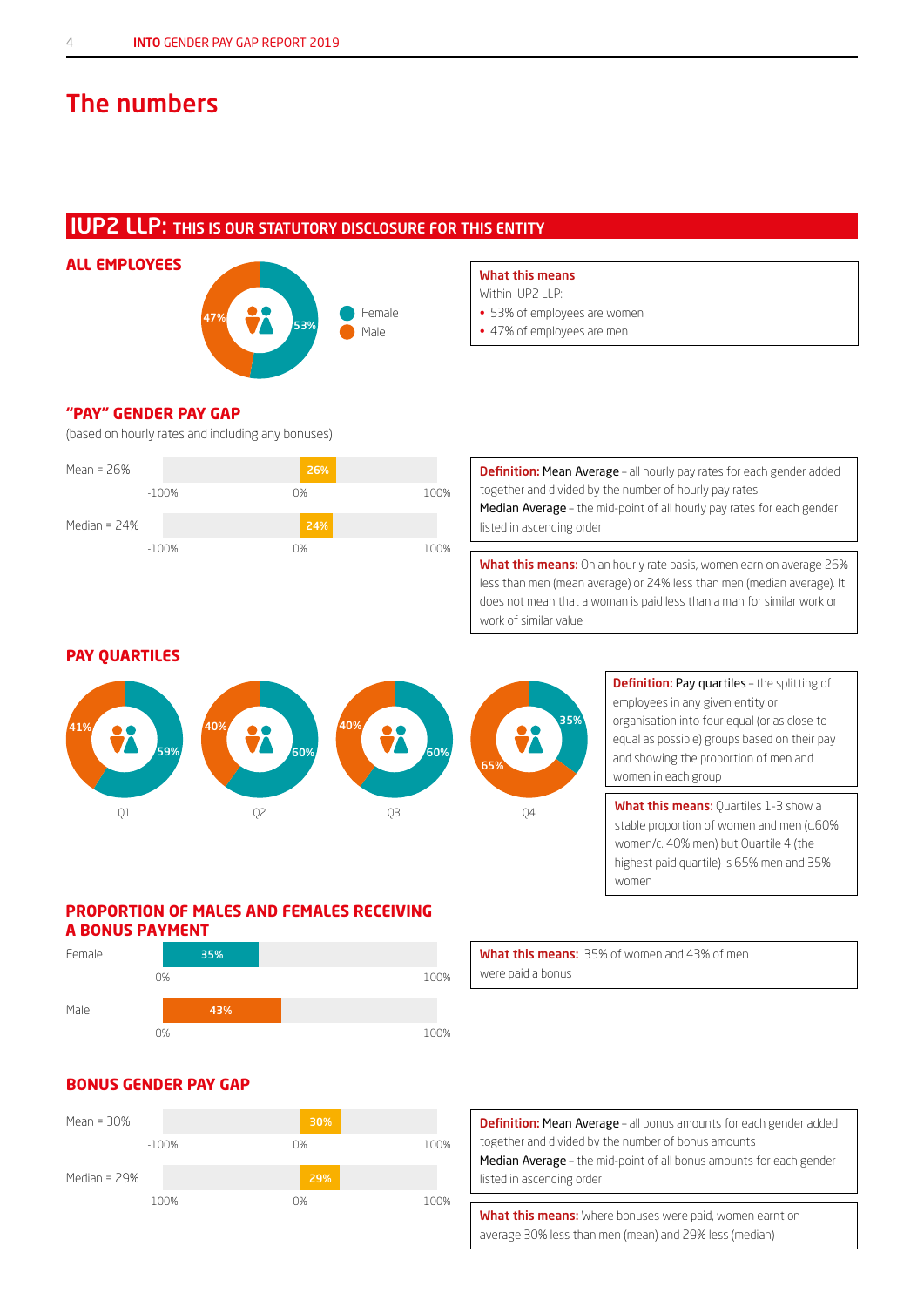# IUP Ltd

We are voluntarily disclosing the gender pay gap for this entity to provide a full picture of our HQ gender pay gap. This entity employs our most senior leadership including all of the C-suite/Executive Board.

#### **ALL EMPLOYEES**



|  |  |  |   |  | What this means |  |
|--|--|--|---|--|-----------------|--|
|  |  |  | . |  |                 |  |

Within IUP Ltd:

- 22% of employees are women
- 78% of employees are men

#### **"PAY" GENDER PAY GAP**

(based on hourly rates and including any bonuses)

| Mean = $22%$   |          | 22% |      |
|----------------|----------|-----|------|
|                | $-100\%$ | 0%  | 100% |
| Median = $19%$ |          | 19% |      |
|                | $-100\%$ | 0%  | 100% |

What this means: On an hourly rate basis, women earn on average 22% less than men (mean average) or 19% less than men (median average)

### **PAY QUARTILES**



What this means: The quartiles show a relatively stable proportion of women and men (c.20% women/c. 80% men). The population in IUP Ltd is small therefore the 33% / 67% in quartile 2 is not significant.

#### **PROPORTION OF MALES AND FEMALES RECEIVING A BONUS PAYMENT**



#### What this means:

Q4

20%

100% of women and 89% of men were paid a bonus

#### **BONUS GENDER PAY GAP**



What this means: Where bonuses were paid, women earnt on average 47% less than men (mean) and 55% less (median)

\* See Glossary for definitions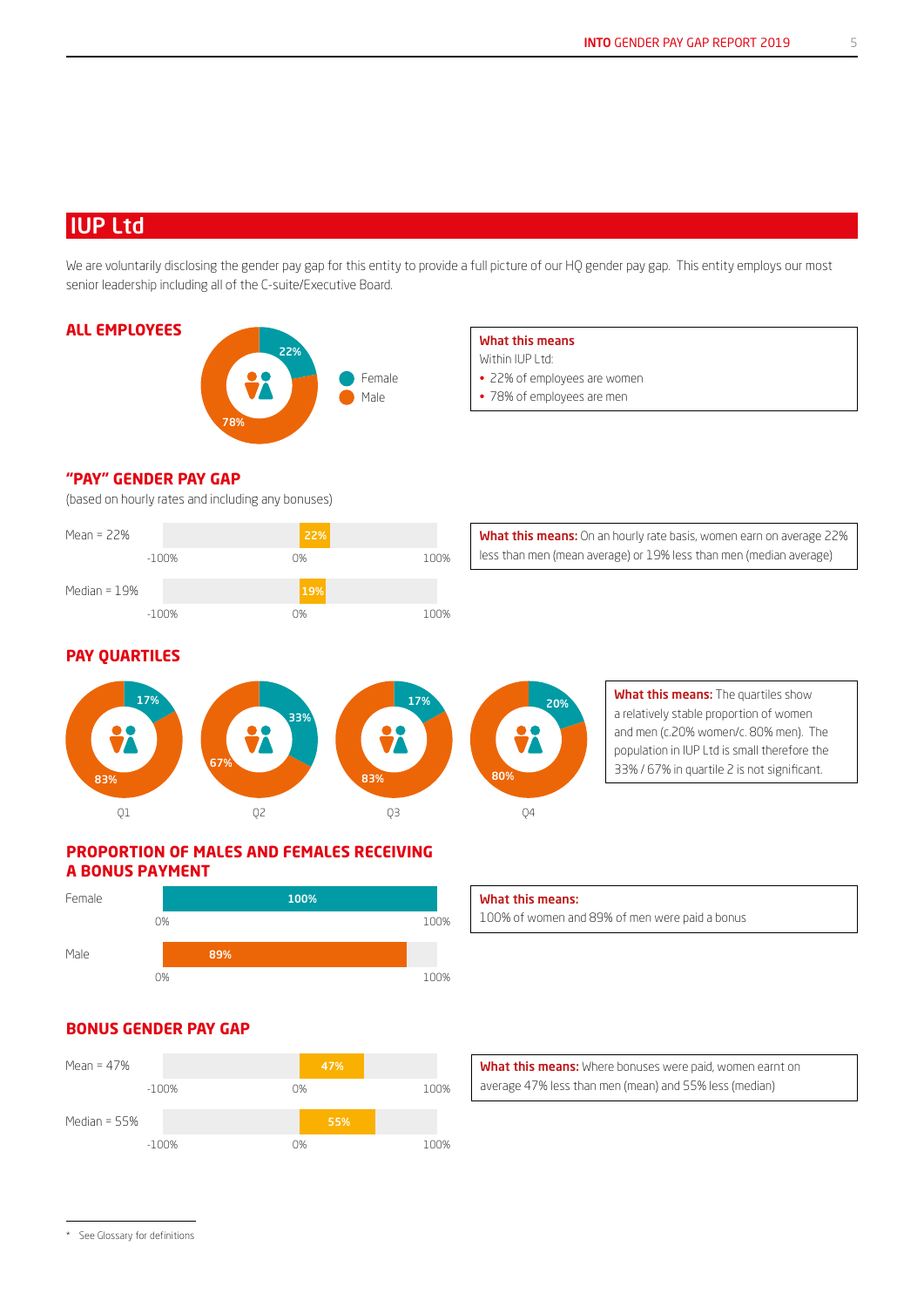# All UK Centres

We are voluntarily disclosing the gender pay gap for our UK centres on a combined basis to provide more information regarding our overall gender pay gap.





|  | What this means |  |
|--|-----------------|--|
|  |                 |  |

Within our centres:

- 58% of employees are women
- 42% of employees are men

#### **"PAY" GENDER PAY GAP**

(based on hourly rates and including any bonuses)

| Mean = $5\%$   |         | 5% |      |
|----------------|---------|----|------|
|                | $-100%$ | 0% | 100% |
| Median = $3\%$ |         | 3% |      |
|                | $-100%$ | 0% | 100% |

What this means: On an hourly rate basis, women earn on average 5% less than men (mean average) or 3% less than men (median average)

#### **PAY QUARTILES**



49% 7 51%

 $Q<sub>0</sub>$ 

What this means: Quartiles 1-3 show a stable proportion of women and men (c.60% women/c. 40% men) but Quartile 4 is 49% men and 51% women

### **PROPORTION OF MALES AND FEMALES RECEIVING A BONUS PAYMENT**



What this means: 2% of women and 2% of men were paid a bonus

### **BONUS GENDER PAY GAP**

| Mean = $-1\%$  |         | $-1%$ |      |
|----------------|---------|-------|------|
|                | $-100%$ | 0%    | 100% |
| Median = $0\%$ |         | 0%    |      |
|                | $-100%$ | 0%    | 100% |

What this means: Where bonuses were paid, the amounts were very similar with a very small gap favouring women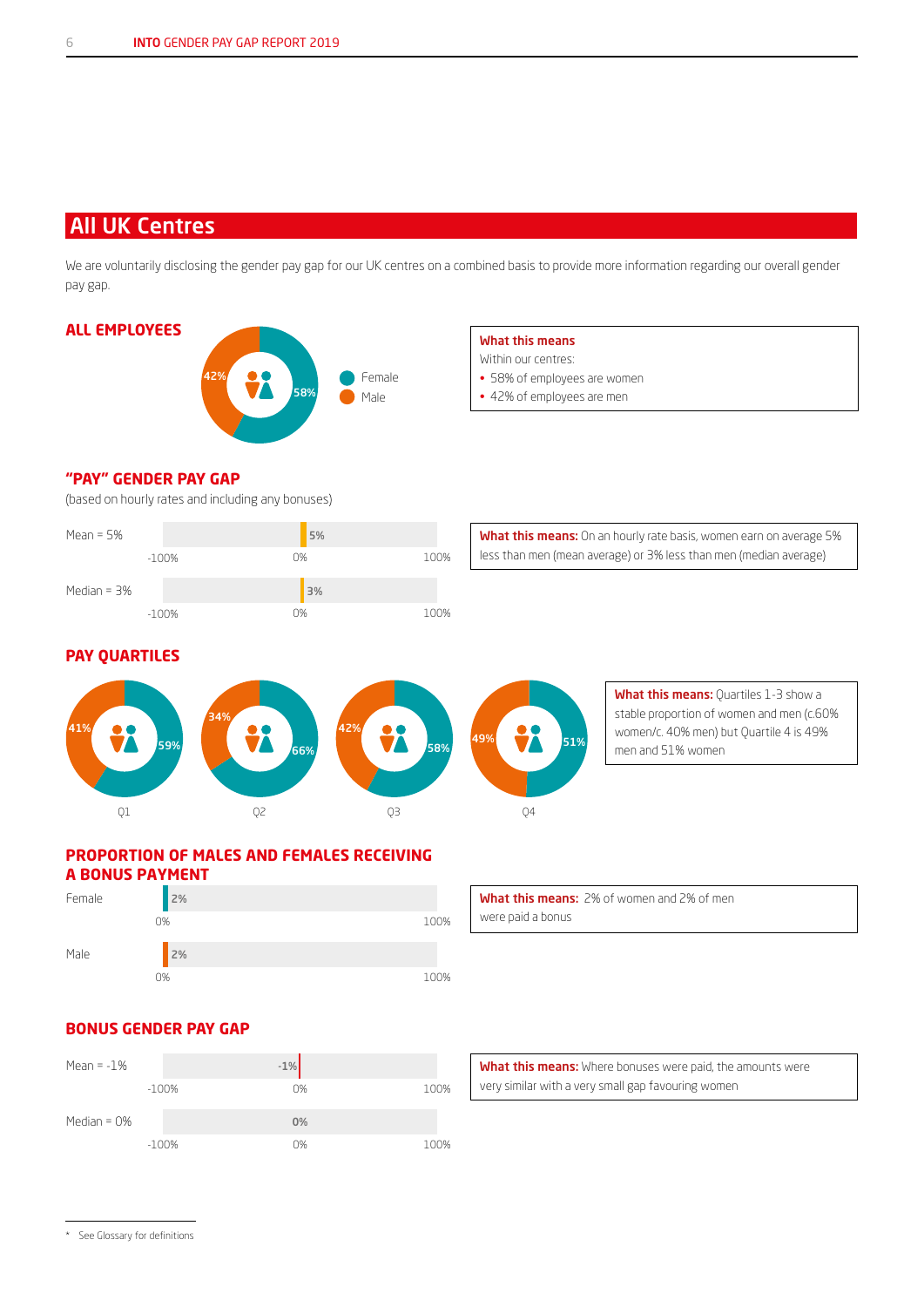# Total UK (all HQ & all centre operations)

This data is a combination of all that disclosed above. We are voluntarily disclosing the combined gender pay gap for UK businesses to provide more information regarding our overall gender pay gap.

#### **ALL EMPLOYEES**



#### What this means

 $\Omega$ 

45%

Within INTO in the UK:

- 57% of employees are women
- 43% of employees are men

#### **"PAY" GENDER PAY GAP**

(based on hourly rates and including any bonuses)

| Mean = $20\%$ |         | 20% |      |
|---------------|---------|-----|------|
|               | $-100%$ | 0%  | 100% |
| Median =4%    |         | 4%  |      |
|               | $-100%$ | Ω%  | 100% |

What this means: On an hourly rate basis, women earn on average 20% less than men (mean average) and 4% less than men (median average). This is a combination of very low differences across our UK centres and the higher gap in our headquarters entities

#### **PAY QUARTILES**



What this means: Quartiles 1-3 show a relatively stable proportion of women and men (c.60% women/c. 40% men) but Quartile 4 (the highest paid quartile) is 45% women and 55% men

#### **PROPORTION OF MALES AND FEMALES RECEIVING A BONUS PAYMENT**



What this means: 8% of women and 12% of men were paid a bonus

#### **BONUS GENDER PAY GAP**



What this means: Where bonuses were paid, women earnt on average 51% less than men (mean) and 37% less (median), reflecting mainly the results of our headquarters entities

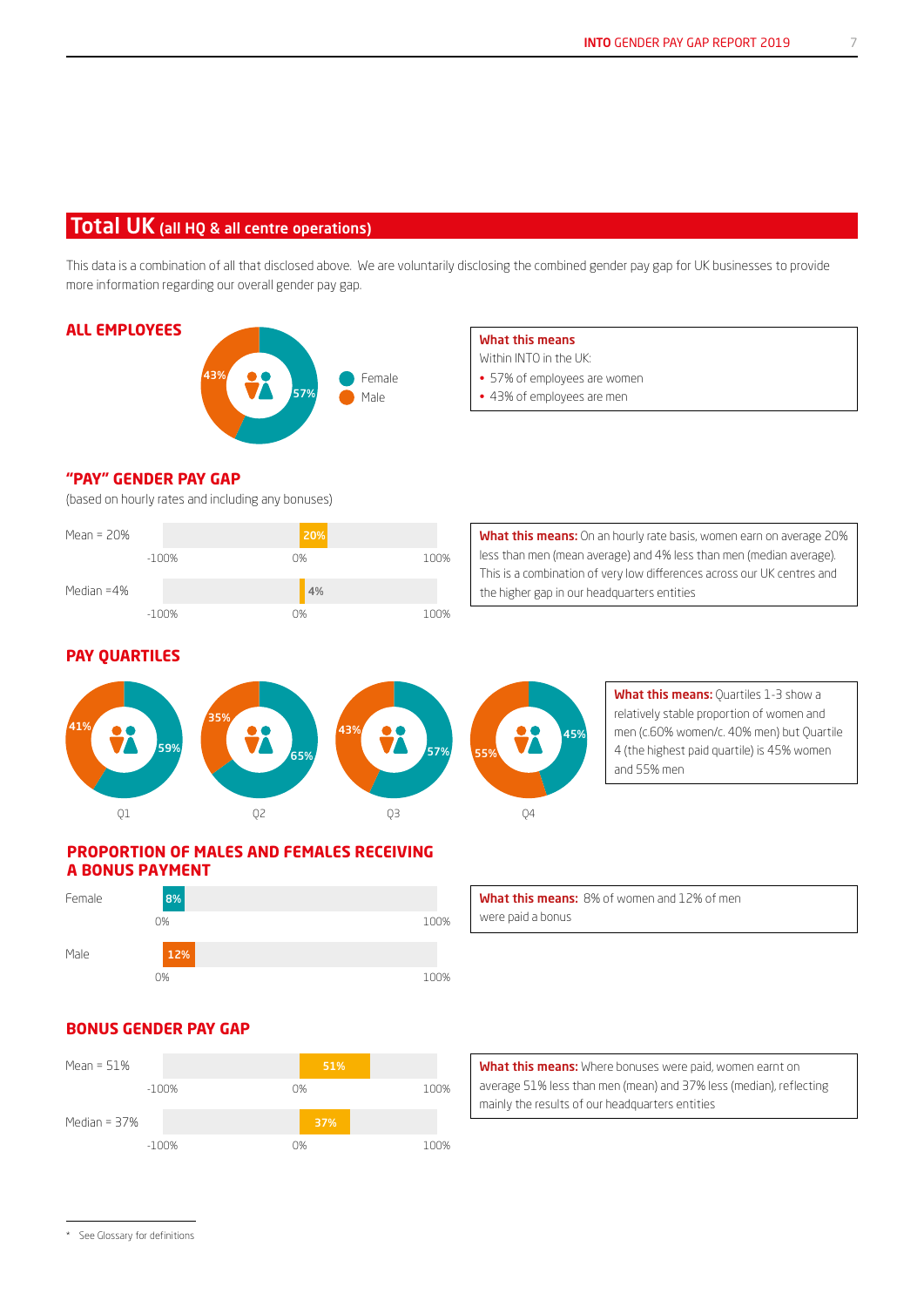# Action

#### **What we have already been doing:**



#### Awareness raising & training

- Shared our Gender Pay Gap analysis with INTO's main board and gained their commitment to early & voluntary reporting, not just the statutory minimum, to underline our commitment to transparency and serious action
- Started conversations with JV Boards to extend voluntary reporting to our centre operations (February 2019)
- Unconscious Bias testing & training for all Executive Board members (April 2018)
- Unconscious Bias awareness session for all UK HQ employees (October 2018)



#### Increasing chances of accessing more female candidates for senior roles

- Gender-balanced shortlists required from search firms/recruiters for all senior roles (From 2017)
- Competency based interviews for senior appointments to ensure fairness and consistency for all candidates (From 2017)



#### Helping women to better afford maternity leave, encouraging them to stay at INTO

• Enhanced statutory maternity/adoption/shared parental leave pay in the UK introduced in August 2017



#### Consulting with female & male employees in our HQ to identify barriers to women progressing at INTO

• 4 x confidential roundtables conducted by CEO & Chief People Officer with a cross-section of volunteer women and men employed at our HQ in late 2018. Some key actions were identified and have helped to shape and inform our future commitments, described below.



#### Support structure for women

- Deployment in late 2018 of an Employee/Wellbeing Assistance Programme (for the first time outside of North America) to all employees. Employee Assistance Programmes are typically more used by women to access support resources and counselling than by men
- Deployment of travel security training in late 2018 including module related to the specific needs of women travellers
- Speak Up policy with 3rd party confidential fulfilment to facilitate whistleblowing deployed in January 2018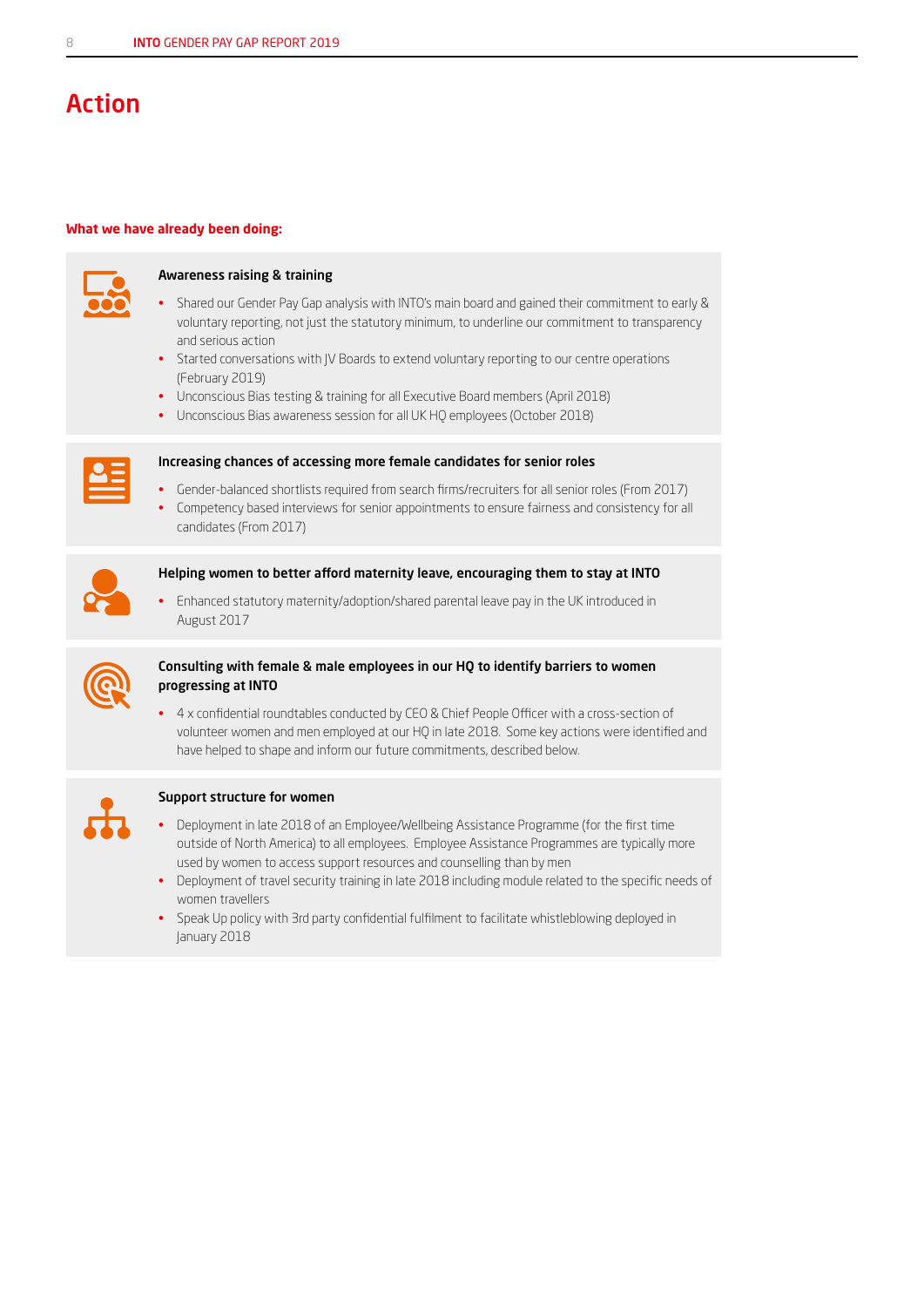#### What we are already committed to doing in/from 2019



#### Awareness raising & training continued

- Significant investment in rolling out Unconscious Bias testing & training to all people managers globally during 2019. This is already well underway.
- Significant investment in rolling out fair and effective recruitment practices training to all people managers globally during 2019
- Dignity at Work pilot training programme planned by end 2019

#### Increasing chances of accessing more female candidates for senior roles continued

- - Gender-balanced shortlists required from search firms/recruiters for all senior roles (continued) and extended to other management positions
	- Competency based interviews for senior appointments to ensure fairness and consistency for all candidates (continued) and extended to other management positions



#### Progression opportunities

• Career Campus – career development toolkit – deployed on the Company intranet (from December 2018) and MyCareer – series of workshops on career management pilot in HQ (February 2019)



#### **Flexibility**

• Development of a 'Global Flexibility Framework' creating the expectation by the Board of INTO that flexible working practices for all employees will be deployed locally, wherever feasible, and appropriate to the local business, enshrined in local flexibility policies ('Framework' planned for first half of 2019)



#### Mentoring

• Development of a mentoring programme for high potential management employees, with a special focus on providing additional resources where needed for the mentoring of women who want to progress to more senior roles at INTO (planned for first half 2019)



#### Support structure for women

• Establish an initial women's network for interested women in HQ, with a view to wider roll out (planned for first half 2019)

#### Further areas we are planning to explore



#### Increasing chances of accessing more female candidates

- Blind resumes/CVs
- Use of standardised skills-based assessment tasks in recruitment external research has shown that these reduce bias in selection processes (Cabrera, M.A.M., Nguyen, N.T. (2001) Situational judgement tests: A review of practice & constructs assessed. International Journal of Selection & Assessment, 9 (1-2), 103-113)



#### Policy review

• Review of our approach to paternity leave and shared parental leave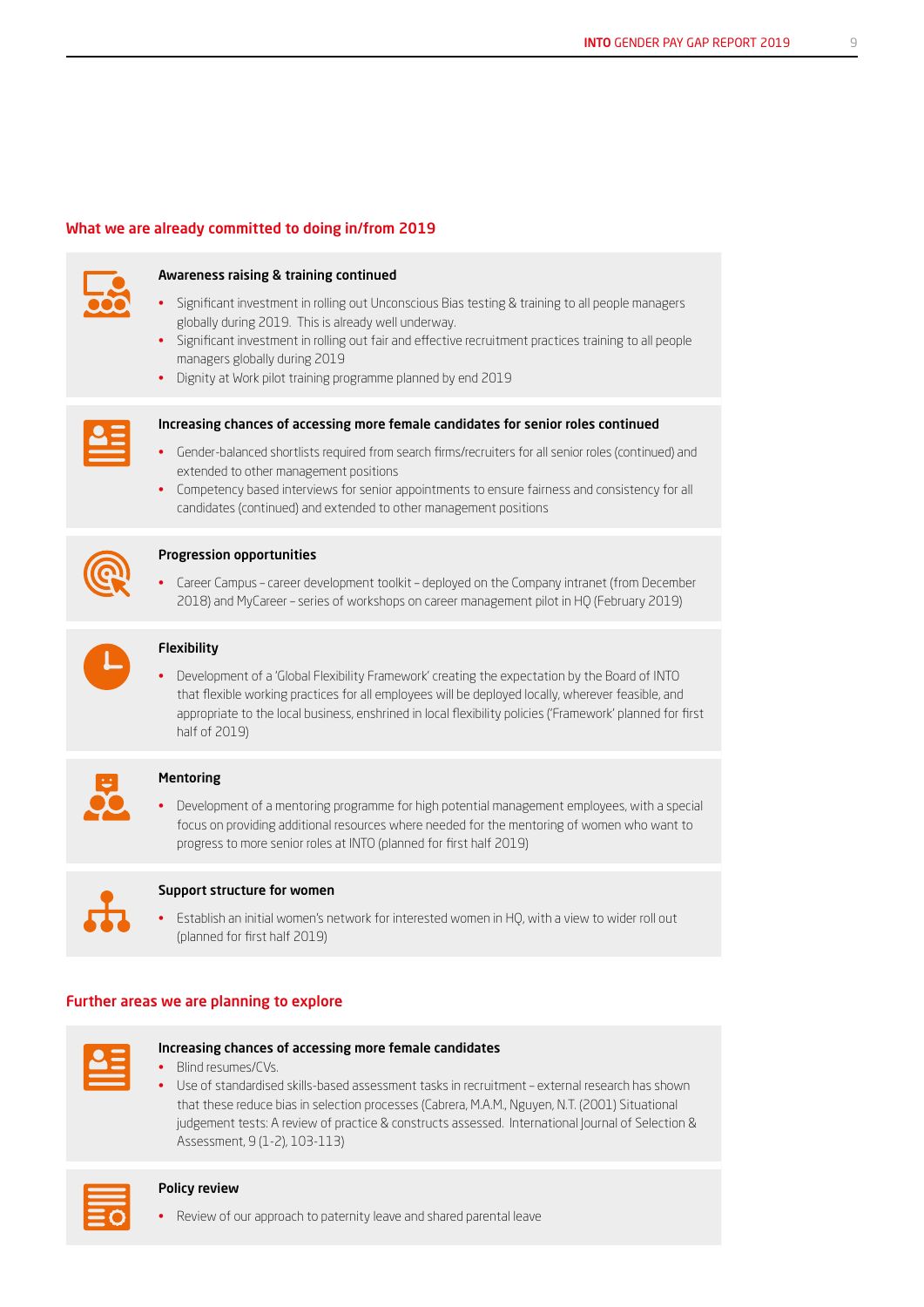# Confirmation Statement from John Latham

I confirm that the calculations contained in this report are complete and accurate.

Inlinecian

John Latham Director, INTO University Partnerships Ltd. acting as a designated member of IUP2 LLP

# **Glossary**

|                                                                                                | Gender pay gap - the difference between the hourly rate of pay of male employees and female employees (as set out in the regulations),<br>expressed as a percentage of the hourly pay rate of the male employees. The gender pay gap is reported on both a<br>mean and median basis. |  |  |
|------------------------------------------------------------------------------------------------|--------------------------------------------------------------------------------------------------------------------------------------------------------------------------------------------------------------------------------------------------------------------------------------|--|--|
| Mean-                                                                                          | average - all rates added together and divided by the number of rates.                                                                                                                                                                                                               |  |  |
| Median -                                                                                       | mid-point of all hourly rates listed in ascending order.                                                                                                                                                                                                                             |  |  |
| Pay quartiles -                                                                                | the splitting of the employees in any given entity or organisation into four equal (or as close to equal as possible)<br>groups based on their pay, and showing the proportion of men and women in each group                                                                        |  |  |
| $Pay-$                                                                                         | the total of base pay (either salary or hourly pay), allowances, bonuses, calculated as an hourly rate.                                                                                                                                                                              |  |  |
|                                                                                                | For more information and definitions, the following website contains detailed explanations:                                                                                                                                                                                          |  |  |
| https://www.gov.uk/guidance/gender-pay-gap-reporting-overview#data-you-must-publish-and-report |                                                                                                                                                                                                                                                                                      |  |  |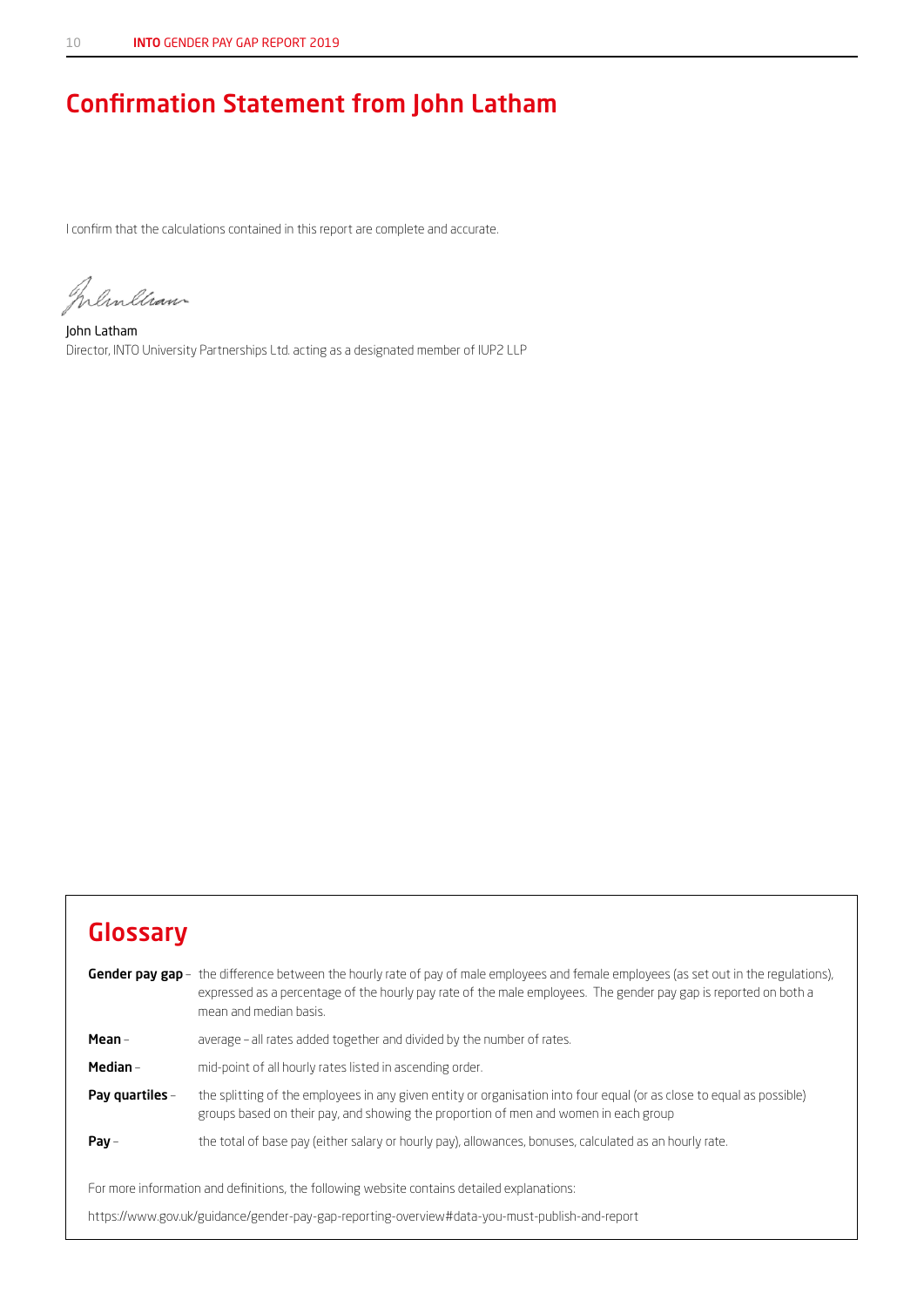